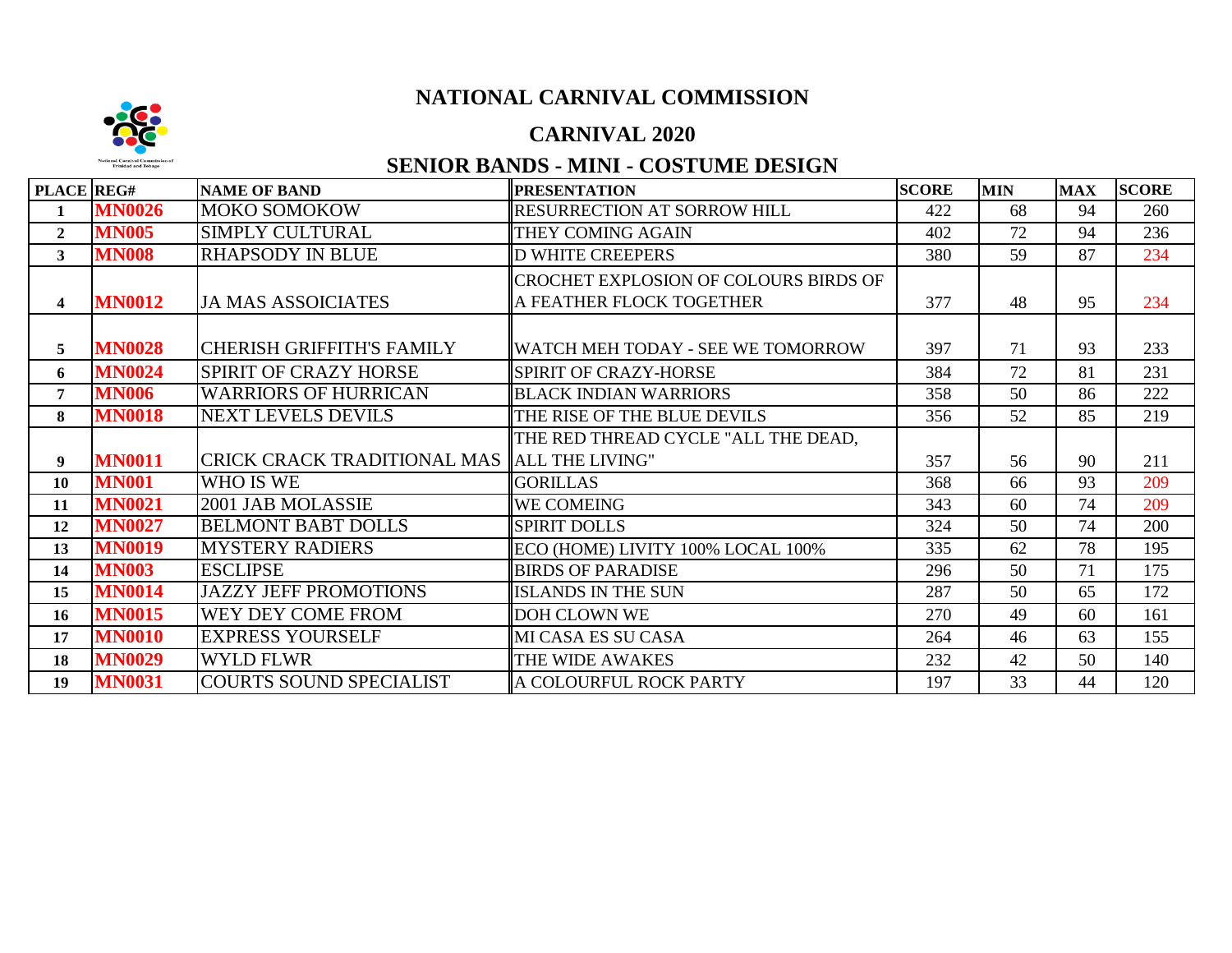

### **NATIONAL CARNIVAL COMMISSION CARNIVAL 2020 SENIOR BANDS - SMALL - COSTUME DESIGN**

|                   |               |                               |                                 | <b>TOTAL</b> |            |            | <b>FINAL</b> |
|-------------------|---------------|-------------------------------|---------------------------------|--------------|------------|------------|--------------|
| <b>PLACE</b> REG# |               | <b>NAME OF BAND</b>           | <b>PRESENTATION</b>             | <b>SCORE</b> | <b>MIN</b> | <b>MAX</b> | <b>SCORE</b> |
|                   |               | TRIBAL CONNECTION CULTURAL    |                                 |              |            |            |              |
| $\mathbf{1}$      | <b>SM007</b>  | <b>PROMOTIONS</b>             | POW WOW FESTIVAL                | 430          | 81         | 94         | 255          |
|                   |               | THE FIRST CITIZENS ORIGINAL   |                                 |              |            |            |              |
| $\mathbf{2}$      | <b>SM0014</b> | <b>JAB JAB</b>                | POWER OF THE PLANTS             | 387          | 67         | 87         | 233          |
|                   |               | <b>BELMONT EXOTIC STYLISH</b> |                                 |              |            |            |              |
| $\mathbf{3}$      | <b>SM0016</b> | <b>SAILORS</b>                | 'OH TUNE BOY'                   | 388          | 70         | 89         | 229          |
| 4                 | <b>SM008</b>  | <b>ANUOURAGE PRODUCTIONS</b>  | JOURNEY TO WONDERLAND           | 355          | 58         | 77         | 220          |
| 5                 | <b>SM005</b>  | <b>CHEYENNE PEOPLE</b>        | FROM THE BLACK HILLS            | 357          | 62         | 77         | 218          |
| 6                 | <b>SM0022</b> | <b>BAILEY DYNASTY AMS</b>     | THE MAYAN EMPIRE                | 313          | 46         | 70         | 197          |
|                   |               | PICTON FOLK PERFORMING        |                                 |              |            |            |              |
| 7                 | <b>SM0013</b> | CO/.VIBEZ MAS.                | <b>OUTRAGEOULSY</b>             | 325          | 60         | 72         | 193          |
| 7                 | <b>SM006</b>  | UTOPIA MAS                    | <b>THE BALANCE</b>              | 325          | 61         | 71         | 193          |
| 9                 | <b>SM0010</b> | <b>ADRENLINE CITY</b>         | <b>CARIBBEAN UNITY</b>          | 319          | 57         | 69         | 193          |
| 10                | <b>SM001</b>  | <b>SECRETS MAS</b>            | PAINT 'D' TOWN RED              | 312          | 54         | 73         | 185          |
| 11                | <b>SM0011</b> | <b>JAM THE BAND</b>           | FLUTTER THE WINGED KINGDOM      | 308          | 54         | 69         | 185          |
| 12                | <b>SM0012</b> | <b>ESCAPE CARNIVAL BAND</b>   | <b>BEYOND D STARS</b>           | 303          | 54         | 65         | 184          |
| 13                | <b>SM009</b>  | <b>RAVE MAS BAND</b>          | EVOLUTION THE JOURNEY CONTINUES | 288          | 52         | 62         | 174          |
| 14                | <b>SM0020</b> | <b>FETE RAT MAS</b>           | <b>TREASURE CHEST</b>           | 274          | 52         | 59         | 163          |
| 15                | <b>SM0021</b> | <b>PARTYTIME MAS</b>          | <b>LEH WE DANCE</b>             | 268          | 47         | 61         | 160          |
| 16                | <b>SM0015</b> | <b>FUSION CARNIVAL</b>        | <b>GENESIS THE NEW ERA</b>      | 253          | 48         | 55         | 150          |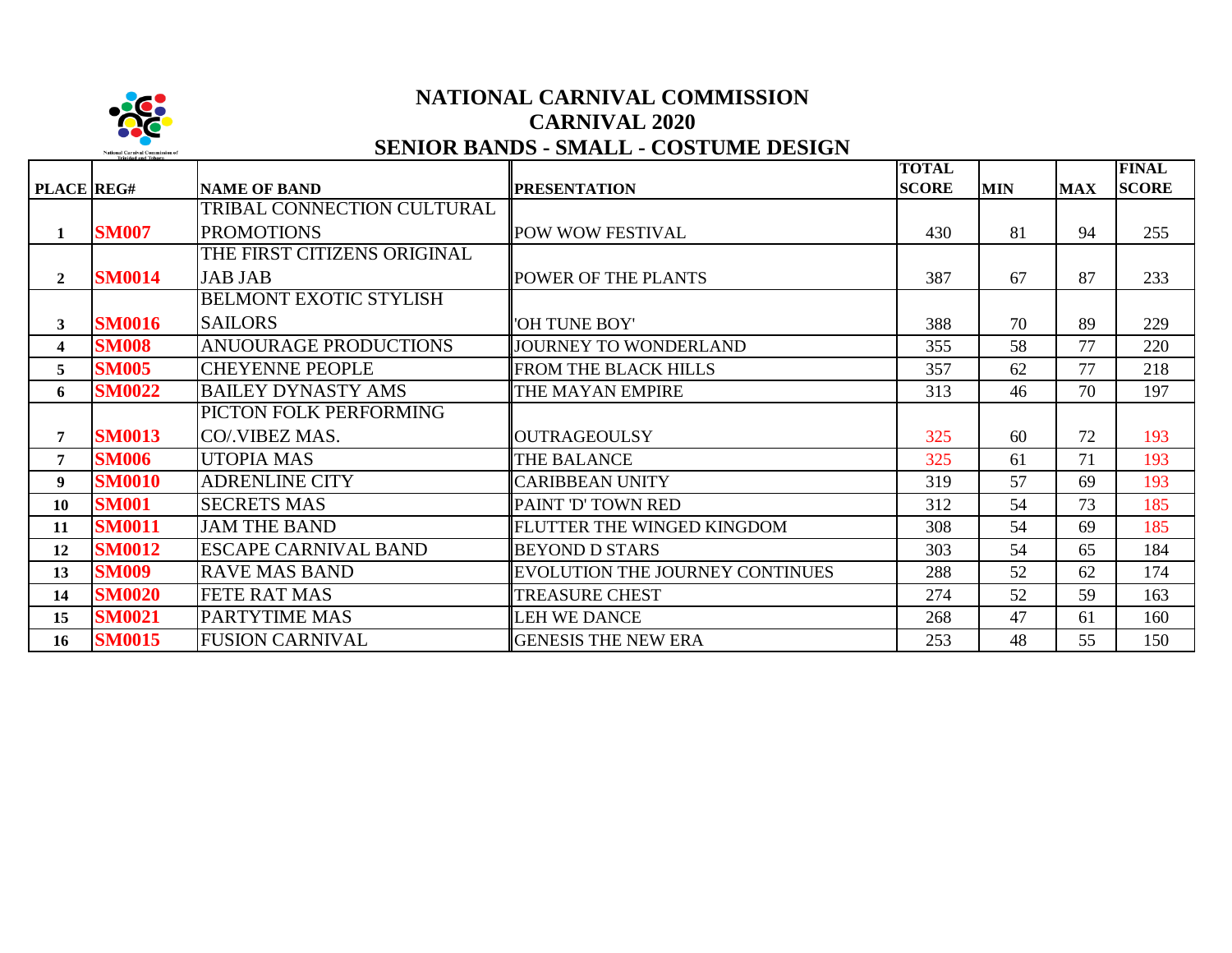

# **CARNIVAL 2020 SENIOR BANDS - MEDIUM - COSTUME DESIGN NATIONAL CARNIVAL COMMISSION**

|                   |              |                                                |                                   | <b>TOTAL</b> |            |            | <b>FINAL</b> |
|-------------------|--------------|------------------------------------------------|-----------------------------------|--------------|------------|------------|--------------|
| <b>PLACE REG#</b> |              | <b>NAME OF BAND</b>                            | <b>PRESENTATION</b>               | <b>SCORE</b> | <b>MIN</b> | <b>MAX</b> | <b>SCORE</b> |
|                   |              |                                                | THE GREATEST SHOW (WELCOME TO THE |              |            |            |              |
|                   | <b>MD003</b> | <b>K2K ALLIANCE &amp;PARTNERS</b>              | <b>CIRCLE</b> )                   | 447          | 84         | 95         | 268          |
| 2                 | <b>MD004</b> | <b>EXOUSIA MAS</b>                             | THE CRUCIBLE                      | 391          | 61         | 88         | 242          |
| 3                 | <b>MD005</b> | <b>IMAGE NATION</b>                            | <b>GLORIOUS</b>                   | 370          | 63         | 85         | 222          |
| 4                 | <b>MD012</b> | WEE MAS INTERNATIONAL                          | <b>LUST</b>                       | 353          | 51         | 83         | 219          |
| 5                 | <b>MD010</b> | <b>WILDMAS</b>                                 | <b>XOTIV-DIAMONDS</b>             | 334          | 50         | 76         | 208          |
| 6                 | <b>MD008</b> | PETLE MAS CARNVAL BAND                         | <b>WARPATH</b>                    | 328          | 58         | 78         | 192          |
| 7                 | <b>MD011</b> | <b>REVEL CARNIVAL</b>                          | <b>TIME SWITCHER</b>              | 320          | 50         | 80         | 190          |
| 8                 | <b>MD013</b> | DESPERADOES STEEL ORCHESTRA SOKAH STREET PARTY |                                   | 272          | 33         | 68         | 171          |
| 9                 | <b>MD002</b> | <b>BRANCHES MAS</b>                            | OUT OF AFRICA A TRIBUTE TO STEVEN | 277          | 47         | 63         | 167          |
|                   |              |                                                | <b>DERICK</b>                     |              |            |            |              |
| 10                | <b>MD009</b> | <b>HAVE AH TIME</b>                            | THE SPIRIT OF CARNIVAL            | 260          | 41         | 60         | 159          |